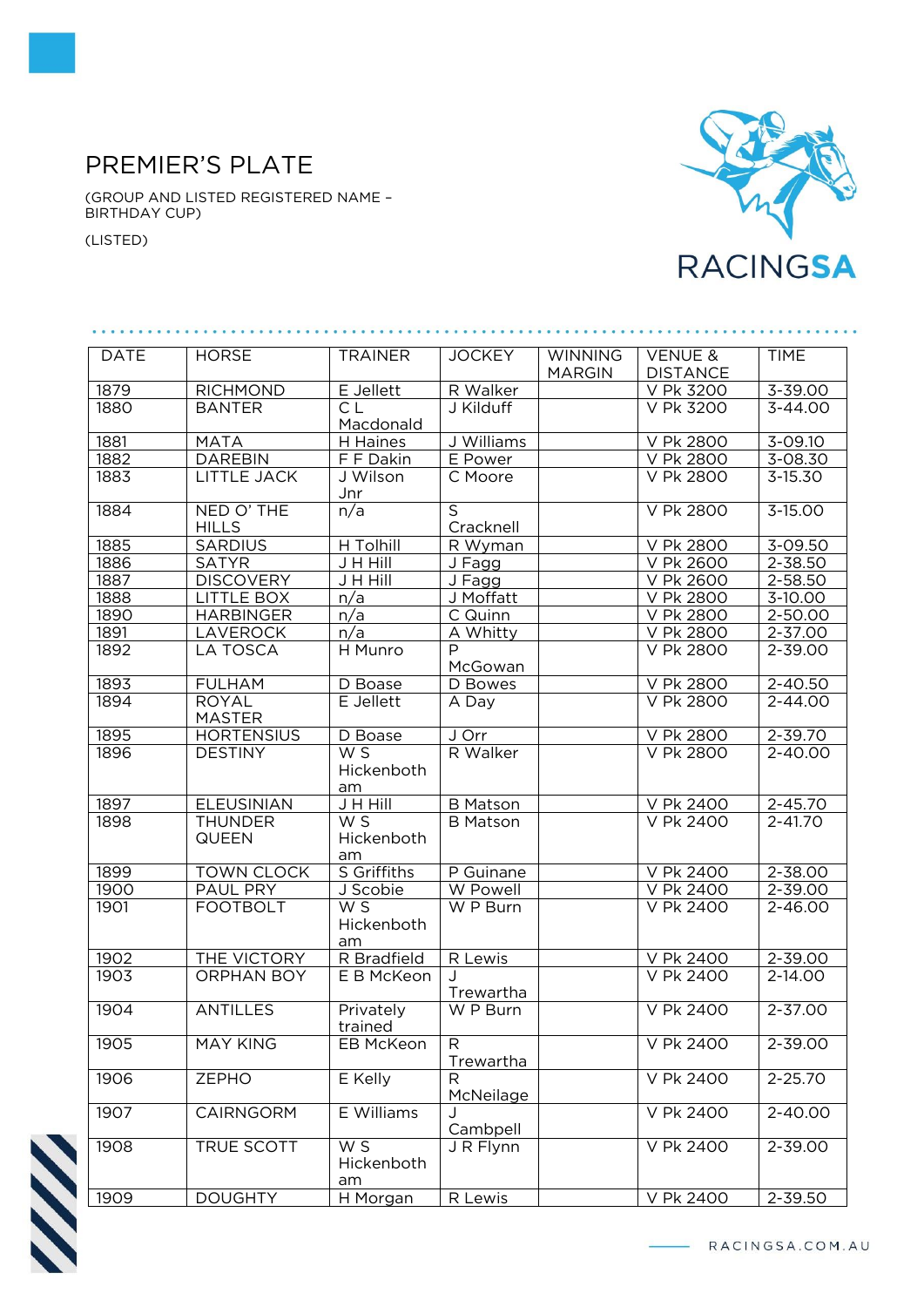| 1910 | COONABAR                  | J Patterson      | S Bax                 | V Pk 2400 | 2-37.00     |
|------|---------------------------|------------------|-----------------------|-----------|-------------|
| 1911 | KARNATTAN                 | J Cripps Jnr     | F                     | V Pk 2400 | $2 - 25.70$ |
|      |                           |                  | Andrews               |           |             |
| 1912 | <b>SWAGGER</b>            | P Guinane        | $\overline{H}$ Cairns | V Pk 2400 | $2 - 40.00$ |
| 1913 | <b>BROADSWORD</b>         | A Skirving       | W Smart               | V Pk 2400 | 2-38.30     |
|      |                           |                  |                       |           |             |
| 1914 | <b>ORVIETO</b>            | J Scobie         | R Lewis               | V Pk 2400 | 2-36.30     |
| 1915 | <b>JUAN FERN</b><br>'DEZ  | T Kelly          | J Sing                | V Pk 2400 | 2-37.00     |
| 1916 | <b>CYKLON</b>             | J Scobie         | <b>R</b> Lewis        | V Pk 2400 | $2 - 40.00$ |
| 1917 | <b>GOLD CUFFS</b>         | W                | J                     | V Pk 2400 | $2 - 35.70$ |
|      |                           | Hopwood          | Hopwood               |           |             |
| 1918 | WEE GUN                   | H <sub>E</sub>   |                       | V Pk 2400 | 2-35.00     |
|      |                           | Gregory          | Hopwood               |           |             |
|      |                           |                  |                       |           |             |
| 1919 | <b>ALACRITY</b>           | H H Comely       | F Wright              | V Pk 2400 | 2-32.30     |
| 1920 | <b>CLEVER JIM</b>         | J James          | C Selby               | V Pk 2400 | 2-37.00     |
| 1921 | <b>ANNEYIT</b>            | I Reid           | R                     | V Pk 2400 | $2 - 36.00$ |
|      |                           |                  | Medhurst              |           |             |
| 1922 | <b>CRUSADER</b>           | P Timmens        | M Connell             | V Pk 2400 | 2-15.00     |
| 1923 | <b>LEAHCIM</b>            | W                | J                     | V Pk 2400 | 2-35.30     |
|      |                           | Hopwood          | Hopwood               |           |             |
| 1924 | <b>STAND BY</b>           | J McKinnon       | C Veale               | V Pk 2600 | 2-52.50     |
| 1925 | <b>KING OF MIRTH</b>      | W                | C Boorn               | V Pk 2600 | 2-55.00     |
|      |                           | Hopwood          |                       |           |             |
| 1926 | VALBEE                    | S Cusdin         | A Reed                | V Pk 2600 | 2-52.50     |
|      | <b>PARADOUS</b>           | J M              | M James               |           |             |
|      |                           | Cummings         |                       |           |             |
|      |                           |                  |                       |           |             |
| 1927 | <b>TOOKARBY</b>           | D J Price        | $H$ Cairns            | V Pk 2600 | 2-37.30     |
| 1928 | <b>EPILOUGE</b>           | J Scobie         | R Lewis               | V Pk 2600 | 2-47.00     |
| 1929 | <b>KILAIDES</b>           | T O'Dea          | N Pervical            | V Pk 2600 | 2-27.00     |
| 1930 | SOME QUALITY              | W J Nolan        | H Jones               | V Pk 2600 | 2-45.70     |
| 1931 | <b>KIDAIDES</b>           | T O'Dea          | N Percival            | V Pk 2600 | 2-48.30     |
| 1932 | <b>JACOBIN</b>            | E Williams       | W Turner              | V Pk 2600 | 2-49.00     |
| 1933 | <b>CELOTEX</b>            | A                | B                     | V Pk 2600 | 2-38.00     |
|      |                           | Macfarlane       | Lawrence              |           |             |
| 1934 | <b>RUARCH</b>             | A Skirving       | R Cann                | V Pk 2600 | 2-46.00     |
| 1935 | CORONADO                  | M Whelan         | R                     | V Pk 2600 | $2 - 49.50$ |
|      |                           |                  | Medhurst              |           |             |
| 1936 | <b>HIGHARDO</b>           | $\overline{DS}$  | H Bastian             | V Pk 2600 | 2-46.70     |
|      |                           | McCormack        |                       |           |             |
|      |                           |                  |                       |           |             |
| 1937 | <b>NAVARINO</b>           | C A              | S Kite                | V Pk 2600 | $2 - 45.30$ |
|      |                           | Northway         |                       |           |             |
| 1938 | <b>NAVARINO</b>           | C A              | D Graetz              | V Pk 2600 | 2-45.70     |
|      |                           | Northway         |                       |           |             |
| 1939 | PRINCE SION               | H Cousens        | H Bastian             | V Pk 2600 | $2 - 46.50$ |
| 1940 | <b>SILENT MARCH</b>       | A                | H Walsh               | V Pk 2600 | 2-47.30     |
|      |                           | Macdonald        |                       |           |             |
| 1941 | <b>BLACK</b>              | <b>B C Raven</b> | M Raven               | V Pk 2600 | 2-46.70     |
|      | <b>DIAMOND</b>            |                  |                       |           |             |
|      | 1942 to 1943 race not run |                  |                       |           |             |
| 1944 | <b>PARIDA</b>             | W N Brodie       | S Dodd                | V Pk 2600 | $2 - 47.70$ |
| 1945 | <b>GRAMPIAN</b>           | H Butler         | R Cox                 | V Pk 2600 | 2-47.00     |
| 1946 | <b>BEAU CHEVAL</b>        | G A              | D Graetz              | V Pk 2600 | 2-48.70     |
|      |                           |                  |                       |           |             |
|      |                           | Macdonald        |                       |           |             |
| 1947 | <b>CHATSPA</b>            | T Lewis          | H Bastin              | V Pk 2600 | 2-47.70     |
| 1948 | <b>CROWN GEM</b>          | G R Jesser       | J Johnson             | V Pk 2600 | 2-49.30     |
| 1949 | <b>CHATSPA</b>            | T Lewis          | A                     | V Pk 2600 | 2-45.70     |
|      |                           |                  | <b>Breasley</b>       |           |             |
| 1950 | <b>CHATSPA</b>            | T Lewis          | G                     | V Pk 2600 | 2-46.50     |
|      |                           |                  | <b>Bougoure</b>       |           |             |
| 1951 | <b>TOASTMASTER</b>        | N J Plews        | S Dodd                | V Pk 2600 | 2-47.70     |
| 1952 | <b>IPHICLES</b>           | T Lewis          | Sam                   | V Pk 2600 | 2-45.70     |
|      |                           |                  | Martin                |           |             |
| 1953 | <b>GLEN IAN</b>           | H Cousens        | M Moore               | V Pk 2600 | 2-45.50     |
| 1954 | <b>ENGRAVER</b>           | G R Jesser       | W Pyers               | V Pk 2600 | 2-51.30     |
| 1955 | <b>CHATFORD</b>           | S Tomison        | J Bourke              | V Pk 2600 | 2-47.70     |
|      |                           |                  |                       |           |             |

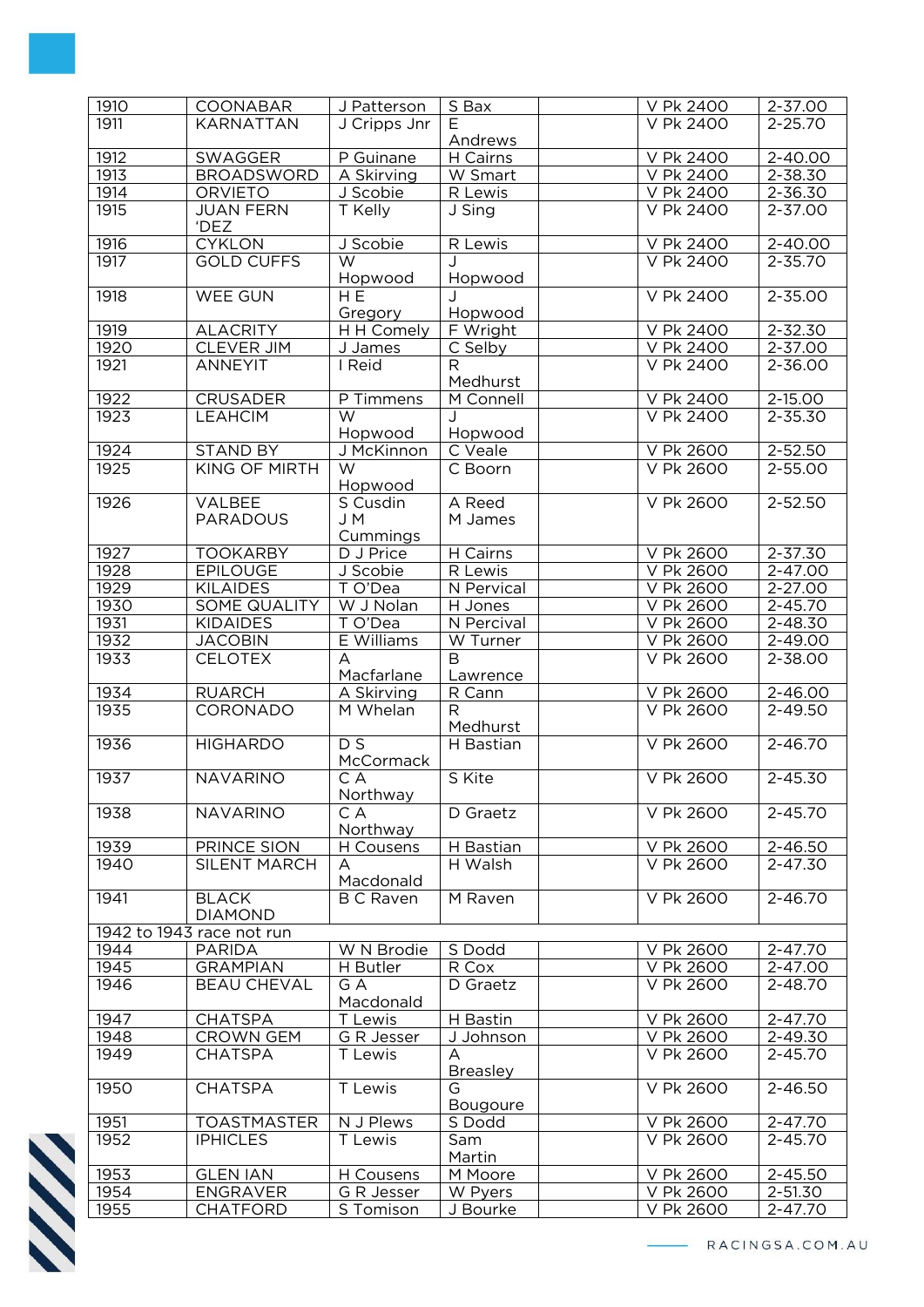| 1956 | <b>MALVERN</b><br><b>BELLE</b>    | Lady & T<br>Luxton             | J J<br>Maloney             |                       | V Pk 2600        | $2 - 47.10$ |
|------|-----------------------------------|--------------------------------|----------------------------|-----------------------|------------------|-------------|
| 1957 | <b>NEWSTONE</b>                   | Mick<br>Armfield               | $\overline{G}$<br>Aistrope |                       | V Pk 2600        | $2 - 47.30$ |
| 1958 | <b>PETR</b><br><b>BREUGHEL</b>    | R W Day                        | $\overline{C}$ Graetz      |                       | V Pk 2600        | $2 - 45.70$ |
| 1959 | <b>DHOGARO</b>                    | Lindsay<br>Thiele              | T Hoppo                    |                       | V Pk 2600        | 2-49.60     |
| 1960 | <b>EXAUDI</b>                     | Mick<br>Armfield               | A May                      |                       | V Pk 2600        | $2 - 46.70$ |
| 1961 | <b>BALLOCH</b><br>GOLD            | Ab<br>Macdonald                | T Hoppo                    |                       | V Pk 2600        | 2-49.10     |
| 1962 | <b>CHEONG SAM</b>                 | Colin Hayes                    | <b>Bill Pyers</b>          |                       | V Pk 2800        | 3-04.80     |
| 1963 | <b>BARODA</b><br><b>GLEAM</b>     | L J<br>Felmingha<br>m          | A May                      |                       | V Pk 2600        | $2 - 57.00$ |
| 1964 | <b>RED METAL</b>                  | N Miffllin                     |                            |                       | V Pk 2800        | 3-02.60     |
| 1965 | <b>ALL INDIA</b><br>PRINCE MING   | S J Dodd<br><b>Colin Hayes</b> | R Cox<br>John<br>Miller    |                       | V Pk 2000        | 2-04.30     |
| 1966 | <b>GALILEE</b>                    | <b>Bart</b><br>Cummings        | John<br>Miller             |                       | V Pk 2000        | $2 - 01.80$ |
| 1967 | TE PARAE                          | A H Varcoe                     | <b>Bob Cox</b>             |                       | V Pk 2000        | 2-02.40     |
| 1968 | <b>FULMEN</b>                     | <b>Bart</b><br>Cummings        | Glen<br>Pretty             |                       | V Pk 2000        | $2 - 02.40$ |
| 1969 | STEEL HELMET                      | W H Smart                      | Glen<br>Pretty             |                       | V Pk 2000        | 2-02.40     |
| 1970 | <b>CALIENTE</b>                   | Len Smith                      | <b>Bob Cox</b>             |                       | V Pk 2000        | $2 - 03.70$ |
| 1971 | <b>RAJAH SAHIB</b>                | T J Hughes                     | R Mallyon                  |                       | V Pk 2000        | $2 - 10.10$ |
| 1972 | <b>ROUGH 'N'</b><br><b>TUMBLE</b> | <b>Bart</b><br>Cummings        | Glen<br>Pretty             |                       | V Pk 2000        | 2-06.10     |
| 1973 | <b>SIR GOGLIO</b>                 | Graeme<br>Heagney              | John Letts                 |                       | V Pk 2000        | 2-04.00     |
| 1974 | <b>STARALAN</b>                   | Max<br>Williams                | Kevin<br>Callow            | Short<br>head         | V Pk 2000        | $2 - 04.30$ |
| 1975 | <b>SILENT GIFT</b>                | Pat Barns                      | Alf<br>Matthews            | $1/2$ neck            | V Pk 2000        | $2 - 04.10$ |
| 1976 | <b>NORTH SEA</b>                  | <b>Colin Hayes</b>             | Jim<br>Courtney            | Head                  | V Pk 2000        | 2-03.50     |
| 1977 | <b>LATIN TEMPO</b>                | <b>Sid Carter</b>              | David<br>McDonnell         | 3 1/2 len             | V Pk 2000        | $2 - 06.70$ |
| 1978 | STRAIGHT UP                       | Peter<br>Walker                | David<br>Whitney           | Long neck             | V Pk 2000        | $2 - 06.70$ |
| 1979 | <b>VIVE VELOURS</b><br>(NZ)       | Colin<br>Graves                | John Letts                 | 1 len                 | V Pk 2000        | 2-06.90     |
| 1980 | <b>PALACE</b><br>GOSSIP (NZ)      | Colin<br>Graves                | Jim<br>Courtney            | 3 1/2 len             | V Pk 2000        | $2 - 05.80$ |
| 1981 | <b>BOHEMIAN</b><br><b>GROVE</b>   | Colin Hayes                    | Des<br>Coleman             | 1 1/ <sub>4</sub> len | V Pk 2000        | $2 - 05.40$ |
| 1982 | PRINCE PLEA                       | John Riggs                     | Michael<br>Domingo         | $3/4$ len             | Morp 2000        | 2-06.50     |
| 1983 | DEALER'S<br><b>CHOICE</b>         | Ron<br>Morgan                  | Clayton<br><b>Bromley</b>  | 3/ <sub>4</sub> len   | V Pk 2000        | $2 - 04.50$ |
| 1984 | CABEMA                            | Ron Dini                       | David<br>Manifold          | 2 len                 | Morp 2000        | 2-04.30     |
| 1985 | <b>OCEAN CLOUD</b>                | Richard<br>Croser              | Kevin<br>Callow            | 2 len                 | <b>Chel 1850</b> | 1-52.60     |
| 1986 | <b>FINAL</b><br><b>TRIUMPH</b>    | Ted<br>Cameron                 | Alf<br>Matthews            | 4 len                 | V Pk 2000        | $2 - 05.60$ |
| 1987 | <b>SCOTCH</b><br><b>CAPER</b>     | John Hall                      | John Letts                 | Neck                  | <b>Chel 1850</b> | $1-52.60$   |
| 1988 | <b>KAAPSTAD</b><br>(NZ)           | Colin Hayes                    | Jim<br>Courtney            | 7 len                 | V Pk 2016        | 2-04.30     |
| 1989 | LEAHLAUDA                         | <b>Bill Bogarts</b>            | <b>Brendan</b><br>Sweeney  | $\overline{3}$ len    | <b>Morp 2018</b> | $2 - 03.40$ |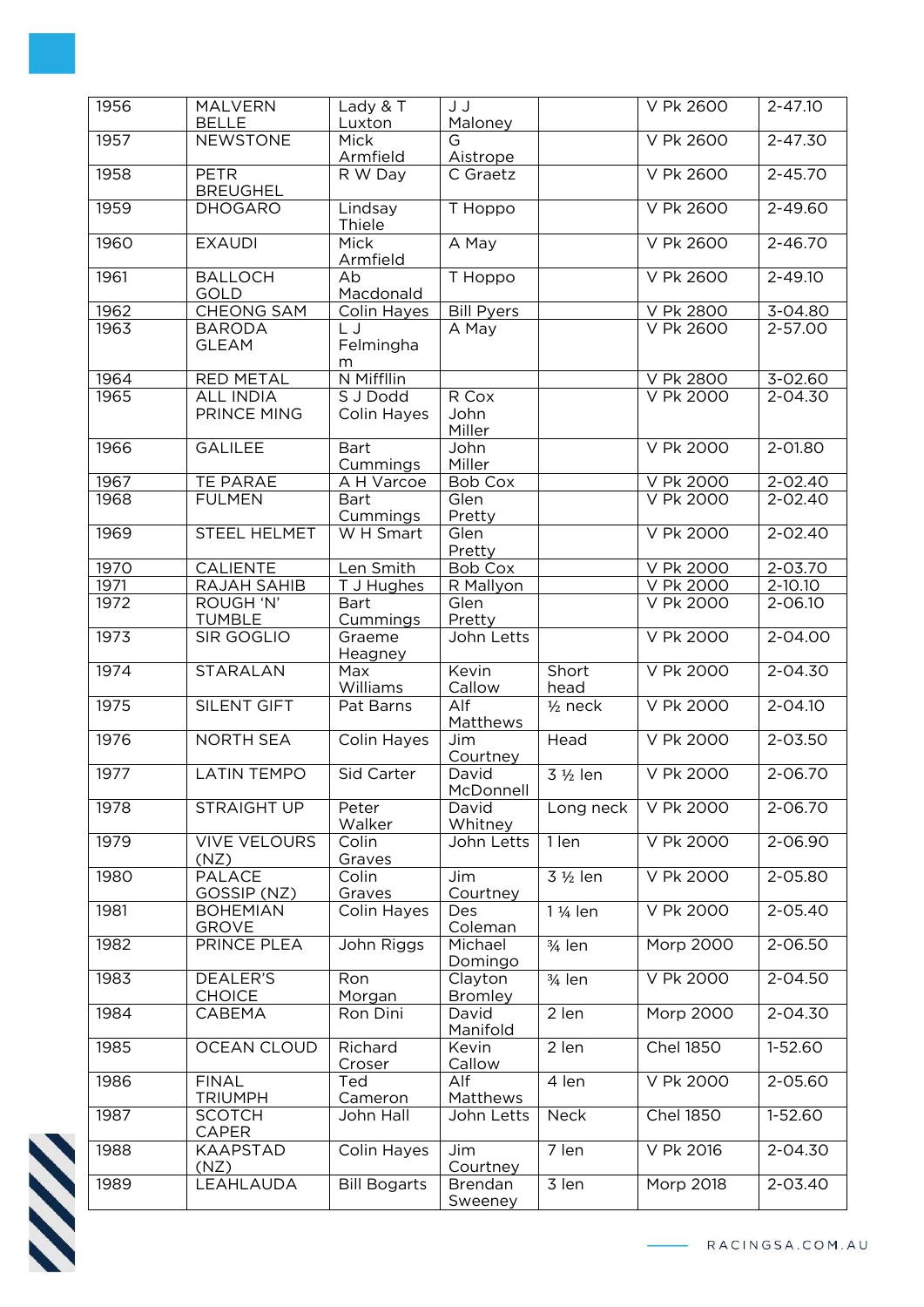| 1990     | <b>WATER</b><br><b>BOATMAN</b><br>(IRE) | Colin Hayes                             | Peter<br>Hutchinso<br>n   | short 1/2<br>hd       | <b>Chel 2250</b> | 2-18.20     |
|----------|-----------------------------------------|-----------------------------------------|---------------------------|-----------------------|------------------|-------------|
| 1991     | <b>SPRING THAW</b><br>(USA)             | John<br>Hawkes                          | Peter<br>Shepherd         | long neck             | V Pk 2019        | 2-05.08     |
| 1992     | YANGARY                                 | John Hall                               | Dwayne<br>Dunn            | 11/ <sub>4</sub> len  | <b>Chel 2250</b> | $2 - 21.12$ |
| 1993     | FULL OF GOLD<br>(NZ)                    | David<br>Hayes                          | Michael<br>Carson         | 41/ <sub>4</sub> len  | <b>Chel 2250</b> | 2-20.72     |
| 1994     | <b>ROYAL</b><br><b>DOMINATION</b>       | Terry<br>O'Sullivan                     | <b>Brett</b><br>Prebble   | 3 len                 | <b>Chel 2250</b> | $2 - 21.78$ |
| 1995     | <b>RASPUTIN'S</b><br>REVENGE(NZ)        | David Hall                              | Simon<br>Price            | 31/ <sub>4</sub> len  | Morp 2027        | $2 - 06.00$ |
| 1996     | MR. KILDAINE                            | <b>Brian</b><br>Mueller                 | <b>Brendan</b><br>Sweeney | 4 len                 | V Pk 2000        | $2 - 03.68$ |
| 1997     | <b>SCRUPULOUS</b>                       | Jim Smith                               | Steven<br>Arnold          | $1/2$ len             | Morp 2022        | 2-04.50     |
| 1998     | <b>TOYBURY</b>                          | Michael<br>O'Leary                      | Damien<br>Holland         | 1¼ len                | Morp 2023        | $2 - 05.53$ |
| 1999     | SKYBEAU (NZ)                            | Len Smith                               | David<br>Tootell          | 2 len                 | Morp 2025        | 2-05.91     |
| 2000     | SKYBEAU (NZ)                            | Len Smith                               | Kane<br>Newsham           | neck                  | <b>Morp 1800</b> | 1-48.95     |
| 2001     | <b>OUR YANGTZE</b><br>RIVER (NZ)        | Tony<br>McEvoy                          | Jeffrey<br>Maund          | $1/2$ neck            | <b>Morp 1800</b> | $1 - 50.31$ |
| 2002     | <b>BURLEIGH</b>                         | John<br>Hawkes                          | Wayne<br>Kerford          | long neck             | <b>Chel 1812</b> | $1-50.94$   |
| 2003     | <b>ODYSSEUS</b>                         | Mark<br><u>Kavanagh</u>                 | Chad<br>Lever             | nose                  | <b>Chel 1810</b> | $1 - 51.85$ |
| 2004     | LAWSON'S<br><b>STORM</b>                | David<br>Balfour                        | Simon<br>Price            | neck                  | Morp 1800        | 1-49.88     |
| 2005     | MERLOT NOW                              | Darryl<br>Hewitt                        | Joe<br>Bowditch           | $\frac{3}{4}$ len     | Morp 1800        | 1-48.86     |
| 2006     | <b>EXALTED TIME</b>                     | Jim Smith                               | Clare<br>Lindop           | $1$ len               | <b>Morp 1800</b> | $1 - 49.20$ |
| 2007     | <b>TINGIRANA</b><br>(NZ)                | Jeremy<br>Gask                          | Adrian<br>Patterson       | short neck            | Morp 1800        | R1-47.81    |
| 2008     | <b>EXALTED EGO</b>                      | Jim Smith                               | Matthew<br>Neilson        | 21/ <sub>4</sub> len  | Morp 1800        | $1 - 48.03$ |
| 2009     | <b>CENTURYTWE</b><br><b>NTYONE</b>      | Dennis<br>O'Leary                       | Ryan<br>Plumb             | 2 len                 | <b>Morp 1800</b> | $1 - 48.42$ |
| 31/01/10 | ZAGREB                                  | David<br>Hayes                          | Paul Gatt                 | $1/2$ len             | <b>Morp 1800</b> | 1-48.81     |
| 05/02/11 | RIVER'S LANE                            | David<br><b>Balfour</b>                 | Todd<br>Pannell           | $2\frac{1}{2}$ len    | Morp 1800        | $1 - 51.27$ |
| 18/02/12 | <b>RIALYA</b>                           | Lloyd<br>Kennewell                      | Shayne<br>Cahill          | $1/2$ head            | <b>Morp 2028</b> | $2 - 06.74$ |
| 17/02/13 | <b>PELICANO</b>                         | Tony<br>McEvoy                          | Matthew<br>Neilson        | 11/ <sub>4</sub> len  | Morp 2035        | 2-04.49     |
| 15/02/14 | <b>VIMA</b>                             | Bill<br>Papazaharo<br>udakis            | Simon<br>Price            | 2 1/ <sub>4</sub> len | <b>Mpks 2250</b> | $2 - 22.40$ |
| 14/02/15 | <b>ECLAIR SAMBA</b><br>(NZ)             | Phillip<br>Stokes                       | Matthew<br>Neilson        | $1/2$ len             | Morp 2032        | 2-05.86     |
| 20/02/16 | <b>GO DREAMING</b>                      | Grant<br>Kluske                         | Shayne<br>Cahill          | $1/2$ Hd              | <b>Morp 2000</b> | $2 - 03.66$ |
| 18/02/17 | MAIL IT IN                              | Leon<br>Macdonald<br>& Andrew<br>Gluyas | Clare<br>Lindop           | 3 3/ <sub>4</sub> len | Morp 2020        | 2-03.91     |
| 17/02/18 | <b>EXALTED</b><br><b>LIGHTNING</b>      | Grant<br>Young                          | Todd<br>Pannell           | 1 3/ <sub>4</sub> Len | Morp 2035        | $2 - 05.44$ |
| 16/02/19 | WASABI BOB                              | Leon<br>Macdonald                       | Raquel<br>Clark           | Long<br>Neck          | Morp 2040        | 2-05.29     |